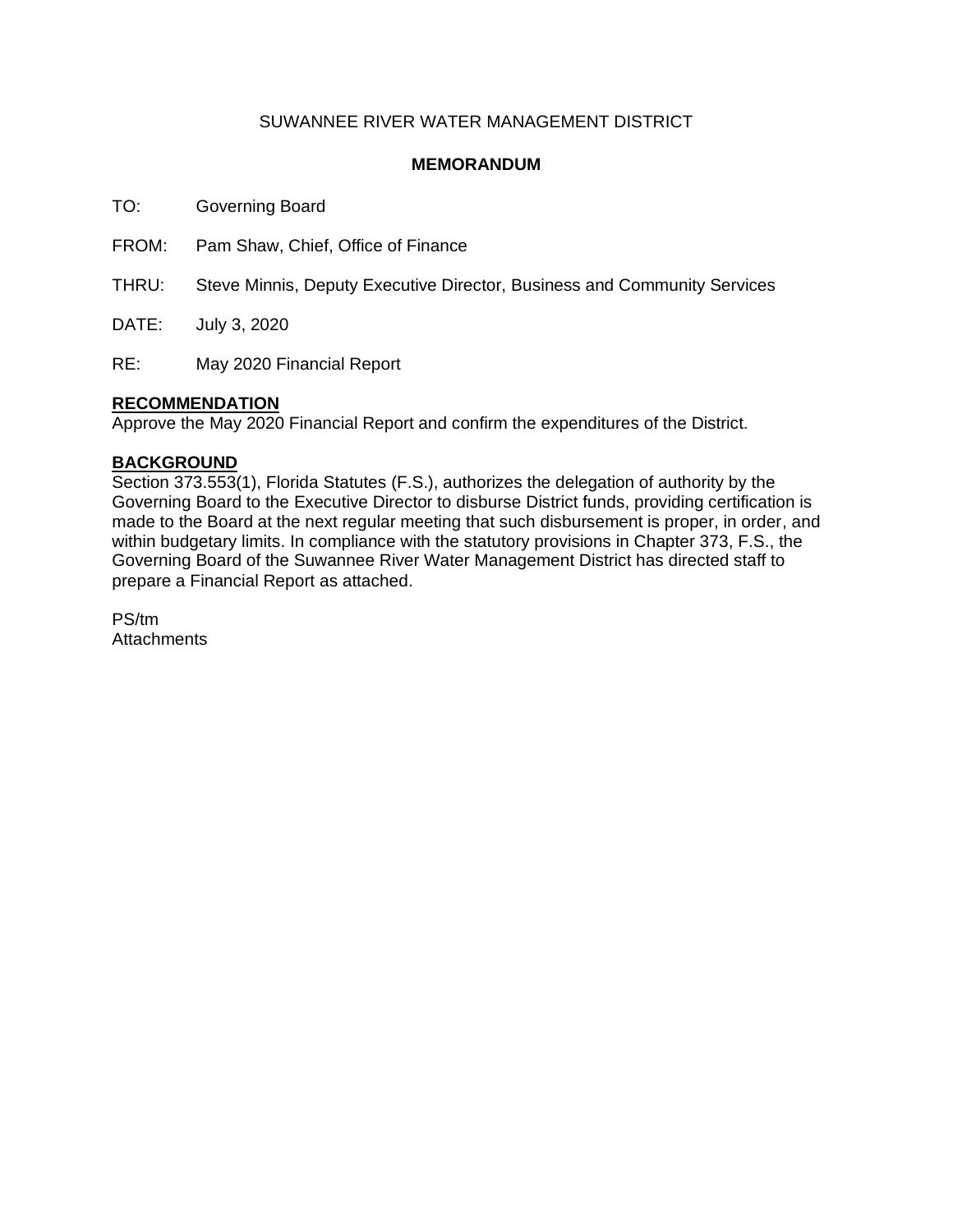| <b>Suwannee River Water Management District</b> |
|-------------------------------------------------|
| <b>Cash Report</b>                              |
| <b>May 2020</b>                                 |

| <b>Financial Institution/Account</b>       | <b>Monthly</b><br><b>Interest</b> | <b>Interest</b><br>Rate % | <b>Closing</b><br><b>Balance</b> |
|--------------------------------------------|-----------------------------------|---------------------------|----------------------------------|
| <b>First Federal Permit Fee</b>            | \$0.00                            |                           | \$500.00                         |
| <b>First Federal Accounts Payable</b>      | \$0.00                            |                           | \$35,000.00                      |
| <b>First Federal EFT Disbursements</b>     | \$0.00                            |                           | \$0.00                           |
| <b>First Federal Depository</b>            | \$111.32                          | 0.01%                     | \$1,517,422.42                   |
| Special Purpose Investment Account (SPIA)* | \$139,626.84                      | 4.02%                     | \$46,864,313.39                  |
| TOTAL                                      | \$139,738.16                      |                           | \$48,417,235.81                  |

\*SPIA is part of the Florida Treasury Investment Pool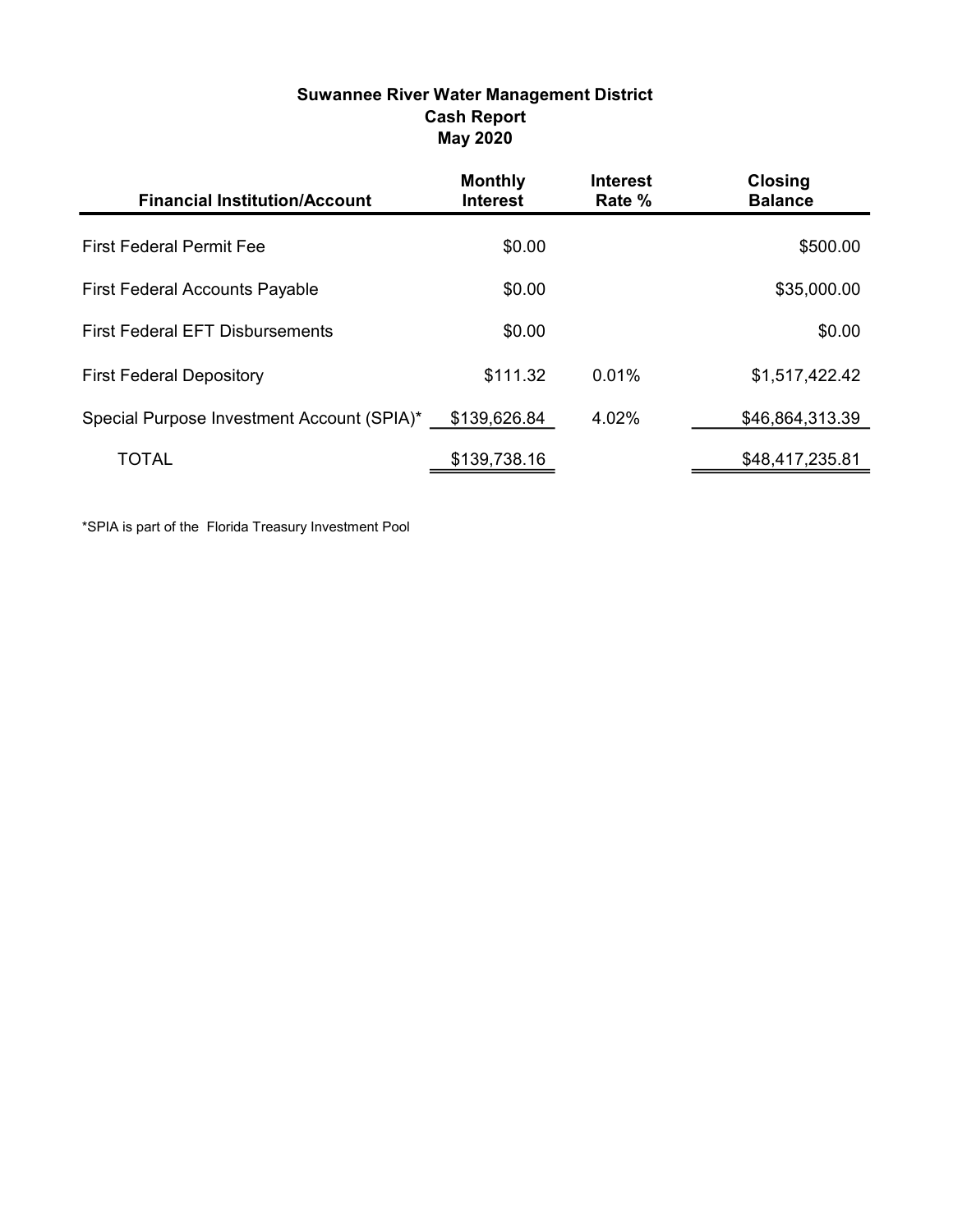#### **Suwannee River Water Management District Statement of Sources and Uses of Funds For the Month ending May 31, 2020 (Unaudited)**

|                                  | <b>Current</b><br><b>Budget</b> |      | <b>Actuals</b><br><b>Through</b><br>5/31/2020 |      | Variance<br>(Under)/Over<br><b>Budget</b> | <b>Actuals As A</b><br>% of Budget |
|----------------------------------|---------------------------------|------|-----------------------------------------------|------|-------------------------------------------|------------------------------------|
| <b>Sources</b>                   |                                 |      |                                               |      |                                           |                                    |
| \$<br>Ad Valorem Property Taxes  | 5,848,822 \$                    |      | 5.722.394                                     | S    | (126, 428)                                | 97.8%                              |
| \$<br>Intergovernmental Revenues | 49,303,103                      | -SS  | 11.133.190                                    | \$   | (38, 169, 913)                            | 22.6%                              |
| \$<br>Interest on Invested Funds | 130.000                         | - \$ | 933,596                                       | - \$ | 803,596                                   | 718.2%                             |
| \$<br>License and Permit Fees    | 163,000                         | -S   | 131,099                                       | - \$ | (31,901)                                  | 80.4%                              |
| \$<br>Other                      | 1,000,000                       | S    | 1,389,093                                     | S    | 389,093                                   | 138.9%                             |
| Fund Balance                     | 9.116.055                       | \$.  | 1.064.314                                     | \$   | (8,051,741)                               | 11.7%                              |
| <b>Total Sources</b><br>S        | 65,560,980                      |      | 20,373,687                                    | S    | (45,187,293)                              | 31.1%                              |

|                                              | Current        |      |                     |                |    | Available     |           |                         |
|----------------------------------------------|----------------|------|---------------------|----------------|----|---------------|-----------|-------------------------|
|                                              | <b>Budget</b>  |      | <b>Expenditures</b> | Encumbrances - |    | <b>Budget</b> | %Expended | %Obligated <sup>3</sup> |
| <b>Uses</b>                                  |                |      |                     |                |    |               |           |                         |
| Water Resources Planning and Monitoring      | $9.607.414$ \$ |      | 2.815.783           | 3.739.570      |    | 3.052.061     | 29%       | 68%                     |
| Acquisition, Restoration and Public Works    | 47,402,057     | - \$ | 6,517,570           | 15,704,221     |    | 25,180,266    | 14%       | 47%                     |
| Operation and Maintenance of Lands and Works | 5,132,262 \$   |      | 2.397.745           | 1.246.217      |    | 1,488,300     | 47%       | 71%                     |
| Regulation                                   | 1.500.457      | - \$ | 925.859             | 21.755         | -S | 552.844       | 62%       | 63%                     |
| Outreach                                     | 231,018 \$     |      | 156.599             |                | S  | 74.419        | 68%       | 68%                     |
| Management and Administration                | 1,687,772 \$   |      | 1,026,090           | 87,978         |    | 573.704       | 61%       | 66%                     |
| <b>Total Uses</b>                            | 65.560.980     |      | 13,839,646          | 20,799,740     |    | 30,921,594    | 21%       | 53%                     |

<sup>1</sup> Actual Fund Balance used is recorded at the end of the fiscal year. This amount represents Fund Balance used for the Agricultural and RIVER Cost-Share Programs.

 $2$  Encumbrances represent unexpended balances of open purchase orders and contracts.

 $^3$  Represents the sum of expenditures and encumbrances as a percentage of the available budget.

This financial statement is prepared as of May 31, 2020 and covers the interim period since the most recent audited financial statements.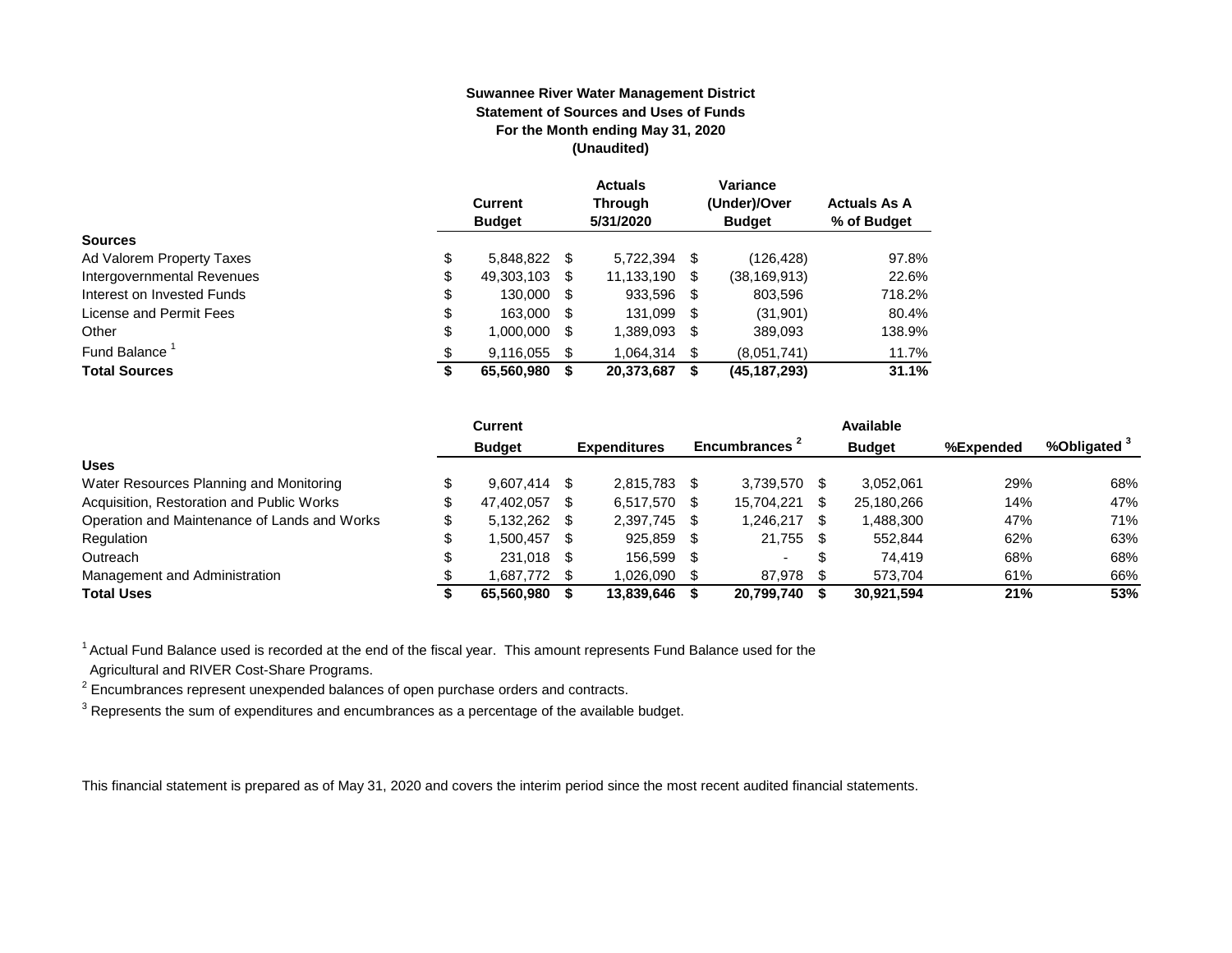|                                                              | $Y-T-D$<br><b>ACTUAL</b> | <b>ENCUMBRANCE</b> | <b>ANNUAL</b><br><b>BUDGET</b> |
|--------------------------------------------------------------|--------------------------|--------------------|--------------------------------|
|                                                              |                          |                    |                                |
| <b>FUND Report Recap -</b>                                   |                          |                    |                                |
| <b>REVENUES</b>                                              |                          |                    |                                |
| <b>DISTRICT REVENUES</b>                                     | 8,176,183                | 0                  | 7,141,822                      |
| <b>LOCAL REVENUES</b><br><b>STATE REVENUES</b>               | 86,480<br>10,668,198     | 0<br>0             | 91,600<br>45,019,003           |
| <b>FEDERAL REVENUES</b>                                      | 378,512                  | 0                  | 4,192,500                      |
| FUND BALANCE UTILIZATION                                     | 1,064,314                | 0                  | 9,116,055                      |
| <b>TOTAL REVENUES</b>                                        | 20,373,687               | 0                  | 65,560,980                     |
| <b>EXPENDITURES</b>                                          |                          |                    |                                |
| SALARIES AND BENEFITS                                        | 3,933,645                | 0                  | 6,499,032                      |
| CONTRACTUAL SERVICES                                         | 3,463,294                | 9,458,168          | 25,352,300                     |
| OPERATING EXPENDITURES                                       | 722,938                  | 139,791            | 1,511,700                      |
| OPERATING CAPITAL OUTLAY                                     | 145,511                  | 240,766            | 358,044                        |
| FIXED CAPITAL OUTLAY                                         | 17,559                   | 197,564            | 4,047,000                      |
| <b>INTERAGENCY EXPENDITURES</b><br><b>TOTAL EXPENDITURES</b> | 5,556,699                | 10,763,451         | 27,792,904                     |
|                                                              | 13,839,646               | 20,799,740         | 65,560,980                     |
| <b>EXCESS REVENUES OVER (UNDER) EXPENDITURES</b>             | 6,534,041                | (20, 799, 740)     | $\mathbf 0$                    |
|                                                              |                          |                    |                                |
| <b>FUND 01 - GENERAL FUND</b><br><b>REVENUES</b>             |                          |                    |                                |
| <b>DISTRICT REVENUES</b>                                     | 6,578,878                | 0                  | 5,038,023                      |
| <b>LOCAL REVENUES</b>                                        | 0                        | 0                  | 0                              |
| <b>STATE REVENUES</b>                                        | 2,744,813                | 0                  | 2,740,000                      |
| <b>FEDERAL REVENUES</b>                                      | 92,515                   | 0                  | 0                              |
| FUND BALANCE UTILIZATION                                     | 0                        | 0                  | 769,184                        |
| <b>TOTAL REVENUES</b>                                        | 9,416,206                | 0                  | 8,547,207                      |
| <b>EXPENDITURES</b>                                          |                          |                    |                                |
| SALARIES AND BENEFITS                                        | 3,094,994                | 0                  | 5,160,643                      |
| <b>CONTRACTUAL SERVICES</b>                                  | 445,537                  | 419,695            | 1,350,786                      |
| <b>OPERATING EXPENDITURES</b>                                | 420,765                  | 114,657            | 955,822                        |
| OPERATING CAPITAL OUTLAY<br>FIXED CAPITAL OUTLAY             | 22,360<br>0              | 4,837<br>0         | 165,456<br>0                   |
| <b>INTERAGENCY EXPENDITURES</b>                              | 414,141                  | 352,065            | 914,500                        |
| <b>TOTAL EXPENDITURES</b>                                    | 4,397,797                | 891,254            | 8,547,207                      |
| <b>EXCESS REVENUES OVER (UNDER) EXPENDITURES</b>             | 5,018,409                | (891, 254)         | $\mathbf 0$                    |
|                                                              |                          |                    |                                |
| <b>FUND 03 - ALTERNATIVE WATER SUPPLY</b>                    |                          |                    |                                |
| <b>REVENUES</b>                                              |                          |                    |                                |
| <b>DISTRICT REVENUES</b>                                     | 11,563                   | 0                  | 0                              |
| <b>LOCAL REVENUES</b>                                        | 0                        | 0                  | O                              |
| <b>STATE REVENUES</b><br>FEDERAL REVENUES                    | 0<br>0                   | 0<br>0             | 5,100,000<br>0                 |
| FUND BALANCE UTILIZATION                                     | 0                        | 0                  | 0                              |
| <b>TOTAL REVENUES</b>                                        | 11,563                   | 0                  | 5,100,000                      |
| <b>EXPENDITURES</b>                                          |                          |                    |                                |
| SALARIES AND BENEFITS                                        | 0                        | 0                  | 0                              |
| CONTRACTUAL SERVICES                                         | 8,624                    | 80,476             | 1,100,000                      |
| OPERATING EXPENDITURES                                       | 0                        | 0                  | 0                              |
| OPERATING CAPITAL OUTLAY                                     | 0                        | 0                  | 0                              |
| FIXED CAPITAL OUTLAY                                         | 0                        | U                  |                                |
| <b>INTERAGENCY EXPENDITURES</b><br><b>TOTAL EXPENDITURES</b> | 1,725                    | 3,162,275          | 4,000,000                      |
| <b>EXCESS REVENUES OVER (UNDER) EXPENDITURES</b>             | 10,349                   | 3,242,751          | 5,100,000                      |
|                                                              | 1,214                    | (3, 242, 751)      | 0                              |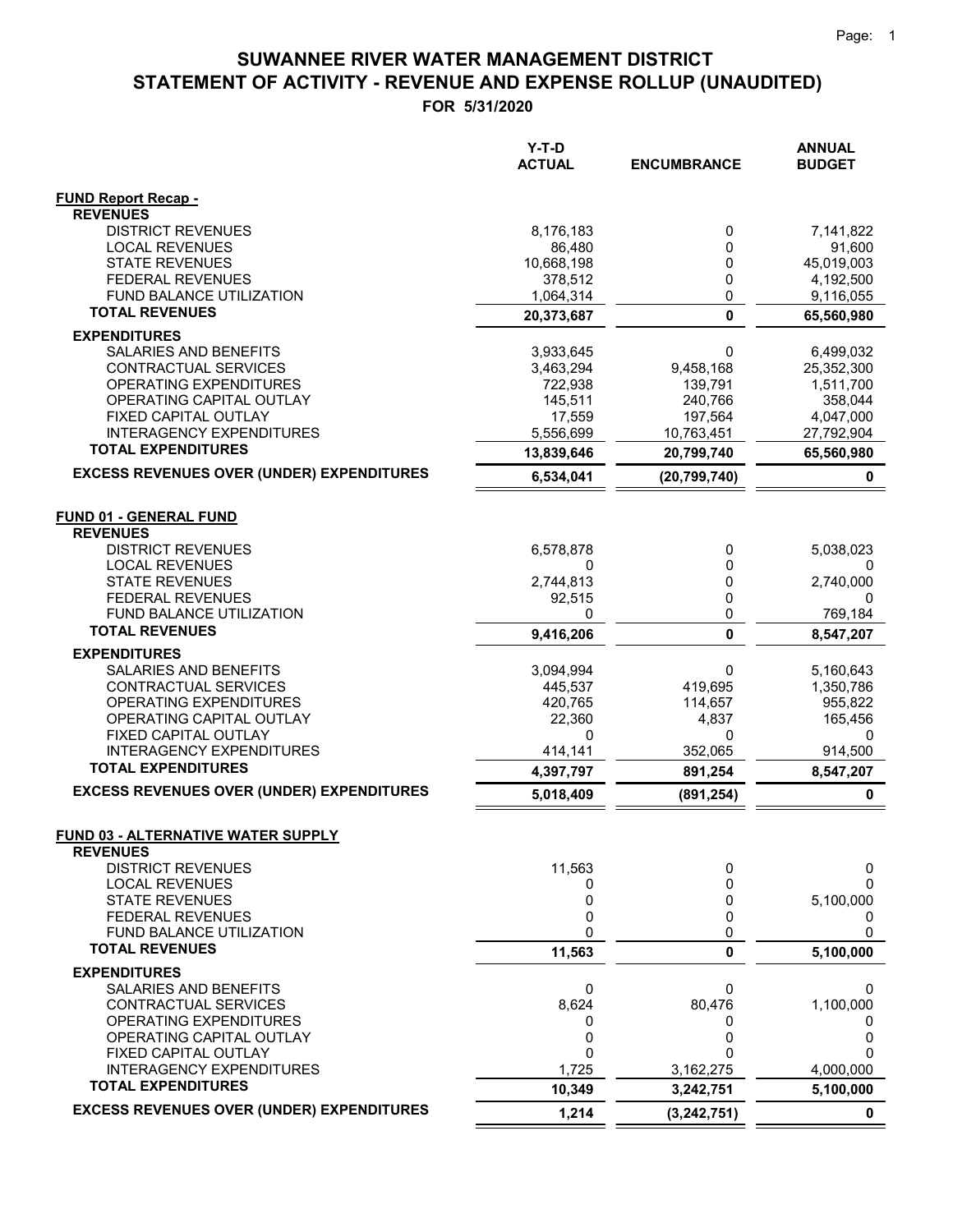|                                                                                               | Y-T-D<br><b>ACTUAL</b> | <b>ENCUMBRANCE</b>      | <b>ANNUAL</b><br><b>BUDGET</b> |
|-----------------------------------------------------------------------------------------------|------------------------|-------------------------|--------------------------------|
| <b>FUND 05 - MIDDLE SUWANNEE</b>                                                              |                        |                         |                                |
| <b>REVENUES</b>                                                                               |                        |                         |                                |
| <b>DISTRICT REVENUES</b>                                                                      | 0                      | 0                       | 0                              |
| <b>LOCAL REVENUES</b><br><b>STATE REVENUES</b>                                                | 0<br>14,838            | 0<br>0                  | 0<br>0                         |
| <b>FEDERAL REVENUES</b>                                                                       | 0                      | 0                       | 0                              |
| <b>FUND BALANCE UTILIZATION</b>                                                               | 0                      | 0                       | 0                              |
| <b>TOTAL REVENUES</b>                                                                         | 14,838                 | $\mathbf{0}$            | 0                              |
| <b>EXPENDITURES</b>                                                                           |                        |                         |                                |
| <b>SALARIES AND BENEFITS</b>                                                                  | 0                      | 0                       | 0                              |
| CONTRACTUAL SERVICES                                                                          | 14,838                 | 15,120                  | 0                              |
| OPERATING EXPENDITURES<br>OPERATING CAPITAL OUTLAY                                            | 0<br>0                 | 0<br>0                  | 0<br>0                         |
| FIXED CAPITAL OUTLAY                                                                          | 0                      | 0                       | 0                              |
| <b>INTERAGENCY EXPENDITURES</b>                                                               | 0                      | 0                       | 0                              |
| <b>TOTAL EXPENDITURES</b>                                                                     | 14,838                 | 15,120                  | 0                              |
| <b>EXCESS REVENUES OVER (UNDER) EXPENDITURES</b>                                              | 0                      | (15, 120)               | 0                              |
| <b>FUND 06 - SPRINGS GRANTS</b>                                                               |                        |                         |                                |
| <b>REVENUES</b>                                                                               |                        |                         |                                |
| <b>DISTRICT REVENUES</b><br><b>LOCAL REVENUES</b>                                             | 0<br>0                 | 0<br>0                  | 60,000<br>0                    |
| <b>STATE REVENUES</b>                                                                         | 4,915,253              | 0                       | 32,168,000                     |
| <b>FEDERAL REVENUES</b>                                                                       | 0                      | 0                       | 0                              |
| FUND BALANCE UTILIZATION                                                                      | 0                      | 0                       | 0                              |
| <b>TOTAL REVENUES</b>                                                                         | 4,915,253              | 0                       | 32,228,000                     |
| <b>EXPENDITURES</b>                                                                           |                        |                         |                                |
| SALARIES AND BENEFITS<br>CONTRACTUAL SERVICES                                                 | 0<br>730,262           | 0<br>3,647,341          | 0<br>11,930,000                |
| OPERATING EXPENDITURES                                                                        | 0                      | 0                       | 0                              |
| OPERATING CAPITAL OUTLAY                                                                      | 0                      | 0                       | 0                              |
| FIXED CAPITAL OUTLAY                                                                          | 0                      | 0                       | 2,200,000                      |
| <b>INTERAGENCY EXPENDITURES</b><br><b>TOTAL EXPENDITURES</b>                                  | 4,278,622              | 5,515,152               | 18,098,000                     |
|                                                                                               | 5,008,884              | 9,162,493               | 32,228,000                     |
| <b>EXCESS REVENUES OVER (UNDER) EXPENDITURES</b><br>* To be reimbursed by FDEP Springs Grants | (93, 631)              | (9, 162, 493)<br>$\ast$ | 0                              |
| FUND 07 - LOCAL REVENUE<br><b>REVENUES</b>                                                    |                        |                         |                                |
| <b>DISTRICT REVENUES</b>                                                                      | 0                      | 0                       | 0                              |
| <b>LOCAL REVENUES</b>                                                                         | 86,480                 | 0                       | 91,600                         |
| <b>STATE REVENUES</b>                                                                         | 0                      | 0                       | 0                              |
| <b>FEDERAL REVENUES</b><br>FUND BALANCE UTILIZATION                                           | 0<br>0                 | 0<br>0                  | 0<br>0                         |
| <b>TOTAL REVENUES</b>                                                                         | 86,480                 | 0                       | 91,600                         |
| <b>EXPENDITURES</b>                                                                           |                        |                         |                                |
| SALARIES AND BENEFITS                                                                         | 0                      | 0                       | 0                              |
| <b>CONTRACTUAL SERVICES</b>                                                                   | 0                      | 0                       | 0                              |
| <b>OPERATING EXPENDITURES</b>                                                                 | 0                      | 0                       | 0                              |
| OPERATING CAPITAL OUTLAY<br>FIXED CAPITAL OUTLAY                                              | 0<br>0                 | 0<br>0                  | 0<br>0                         |
| <b>INTERAGENCY EXPENDITURES</b>                                                               | 86,480                 | 520                     | 91,600                         |
| <b>TOTAL EXPENDITURES</b>                                                                     | 86,480                 | 520                     | 91,600                         |
| <b>EXCESS REVENUES OVER (UNDER) EXPENDITURES</b>                                              | $\mathbf 0$            | (520)                   | $\mathbf 0$                    |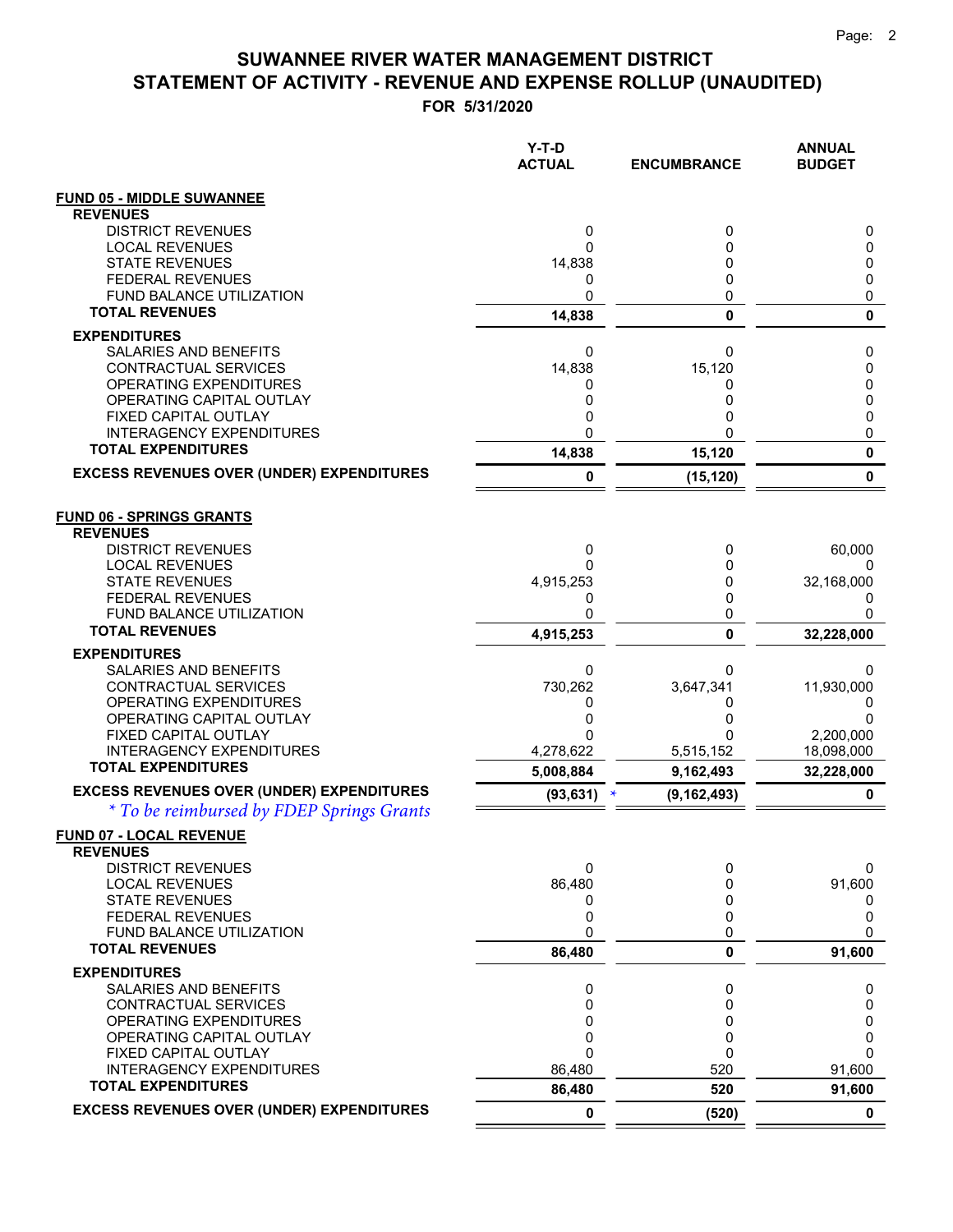|                                                                               | $Y-T-D$<br><b>ACTUAL</b> | <b>ENCUMBRANCE</b> | <b>ANNUAL</b><br><b>BUDGET</b> |
|-------------------------------------------------------------------------------|--------------------------|--------------------|--------------------------------|
| <b>FUND 08 - WMLTF - SPRINGS</b>                                              |                          |                    |                                |
| <b>REVENUES</b>                                                               |                          |                    |                                |
| <b>DISTRICT REVENUES</b>                                                      | 3,510                    | 0                  | 0                              |
| <b>LOCAL REVENUES</b><br><b>STATE REVENUES</b>                                | 0<br>0                   | 0<br>0             | 0<br>150,000                   |
| <b>FEDERAL REVENUES</b>                                                       | 0                        | 0                  | 0                              |
| <b>FUND BALANCE UTILIZATION</b>                                               | 0                        | 0                  | 0                              |
| <b>TOTAL REVENUES</b>                                                         | 3,510                    | 0                  | 150,000                        |
| <b>EXPENDITURES</b>                                                           |                          |                    |                                |
| SALARIES AND BENEFITS                                                         | 12,007                   | 0                  | 0                              |
| CONTRACTUAL SERVICES                                                          | 0                        | 0                  | 0                              |
| OPERATING EXPENDITURES                                                        | 0<br>0                   | 0<br>0             | 0                              |
| OPERATING CAPITAL OUTLAY<br>FIXED CAPITAL OUTLAY                              | 0                        | 0                  | 0<br>$\Omega$                  |
| <b>INTERAGENCY EXPENDITURES</b>                                               | 0                        | 150,000            | 150,000                        |
| <b>TOTAL EXPENDITURES</b>                                                     | 12,007                   | 150,000            | 150,000                        |
| <b>EXCESS REVENUES OVER (UNDER) EXPENDITURES</b>                              | (8, 497)                 | (150,000)          | 0                              |
| <b>FUND 09 - PROJECT EFFECTIVENESS METRICS</b><br><b>REVENUES</b>             |                          |                    |                                |
| <b>DISTRICT REVENUES</b>                                                      | 0                        | 0                  | 0                              |
| <b>LOCAL REVENUES</b>                                                         | 0                        | 0                  | 0                              |
| <b>STATE REVENUES</b>                                                         | 0                        | 0                  | 0                              |
| <b>FEDERAL REVENUES</b>                                                       | 0                        | 0                  | 0                              |
| <b>FUND BALANCE UTILIZATION</b><br><b>TOTAL REVENUES</b>                      | 0                        | 0                  | 50,000                         |
|                                                                               | 0                        | 0                  | 50,000                         |
| <b>EXPENDITURES</b><br>SALARIES AND BENEFITS                                  | 0                        | 0                  | 0                              |
| CONTRACTUAL SERVICES                                                          | 0                        | 16,900             | 50,000                         |
| OPERATING EXPENDITURES                                                        | 0                        | 0                  | 0                              |
| OPERATING CAPITAL OUTLAY                                                      | 0                        | 0                  | 0                              |
| FIXED CAPITAL OUTLAY                                                          | 0                        | 0                  | 0                              |
| <b>INTERAGENCY EXPENDITURES</b>                                               | 0                        | 0                  | 0                              |
| <b>TOTAL EXPENDITURES</b><br><b>EXCESS REVENUES OVER (UNDER) EXPENDITURES</b> | $\pmb{0}$                | 16,900             | 50,000                         |
|                                                                               | $\pmb{0}$                | (16, 900)          | $\pmb{0}$                      |
| FUND 10 - LAND CONSERVATION - FLORIDA FOREVER &<br>P2000                      |                          |                    |                                |
| <b>REVENUES</b>                                                               |                          |                    |                                |
| <b>DISTRICT REVENUES</b><br><b>LOCAL REVENUES</b>                             | 830<br>0                 | 0<br>0             | 0<br>0                         |
| <b>STATE REVENUES</b>                                                         | 0                        | 0                  | 0                              |
| <b>FEDERAL REVENUES</b>                                                       | $\mathbf{0}$             | 0                  | 0                              |
| FUND BALANCE UTILIZATION                                                      | 3,620                    | 0                  | 25,000                         |
| <b>TOTAL REVENUES</b>                                                         | 4,450                    | 0                  | 25,000                         |
| <b>EXPENDITURES</b>                                                           |                          |                    |                                |
| SALARIES AND BENEFITS                                                         | 0                        | 0                  | 0                              |
| CONTRACTUAL SERVICES                                                          | 4,450                    | 24,375             | 25,000                         |
| OPERATING EXPENDITURES<br>OPERATING CAPITAL OUTLAY                            | 0<br>0                   | 0<br>0             | 0<br>0                         |
| FIXED CAPITAL OUTLAY                                                          | 0                        | 0                  | 0                              |
| <b>INTERAGENCY EXPENDITURES</b>                                               | $\mathbf 0$              | 0                  | 0                              |
| <b>TOTAL EXPENDITURES</b>                                                     | 4,450                    | 24,375             | 25,000                         |
| <b>EXCESS REVENUES OVER (UNDER) EXPENDITURES</b>                              | $\mathbf 0$              | (24, 375)          | $\mathbf 0$                    |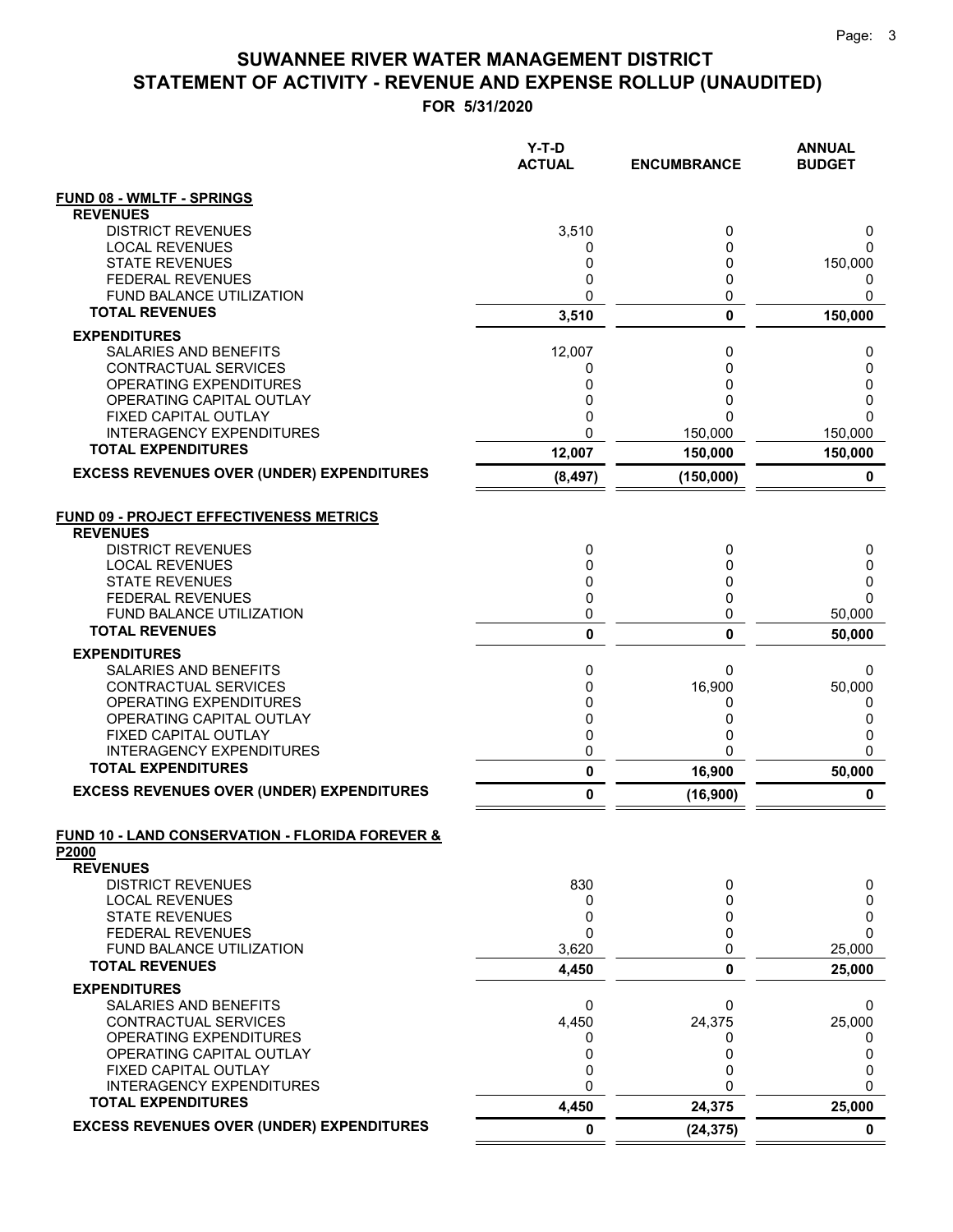**FOR 5/31/2020**

|                                                              | Y-T-D<br><b>ACTUAL</b> | <b>ENCUMBRANCE</b> | <b>ANNUAL</b><br><b>BUDGET</b> |
|--------------------------------------------------------------|------------------------|--------------------|--------------------------------|
| <b>FUND 12 - DOT ETDM</b>                                    |                        |                    |                                |
| <b>REVENUES</b>                                              |                        |                    |                                |
| <b>DISTRICT REVENUES</b>                                     | 864                    | 0                  | 0                              |
| <b>LOCAL REVENUES</b>                                        | 0                      | 0                  | 0                              |
| <b>STATE REVENUES</b><br><b>FEDERAL REVENUES</b>             | 0<br>0                 | 0<br>0             | 0<br>$\mathbf{0}$              |
| <b>FUND BALANCE UTILIZATION</b>                              | 0                      | 0                  | 5,458                          |
| <b>TOTAL REVENUES</b>                                        | 864                    | $\mathbf 0$        | 5,458                          |
| <b>EXPENDITURES</b>                                          |                        |                    |                                |
| <b>SALARIES AND BENEFITS</b>                                 | 0                      | 0                  | 5,458                          |
| CONTRACTUAL SERVICES                                         | 0                      | 0                  | 0                              |
| <b>OPERATING EXPENDITURES</b>                                | 0                      | 0                  | 0                              |
| OPERATING CAPITAL OUTLAY                                     | 0                      | 0                  | 0                              |
| FIXED CAPITAL OUTLAY                                         | 0                      | 0                  | 0                              |
| <b>INTERAGENCY EXPENDITURES</b>                              | 0                      | 0                  | $\mathbf{0}$                   |
| <b>TOTAL EXPENDITURES</b>                                    | 0                      | 0                  | 5,458                          |
| <b>EXCESS REVENUES OVER (UNDER) EXPENDITURES</b>             | 864                    | 0                  | 0                              |
| <b>FUND 13 - LAND MANAGEMENT &amp; OPERATIONS</b>            |                        |                    |                                |
| <b>REVENUES</b>                                              |                        |                    |                                |
| <b>DISTRICT REVENUES</b>                                     | 1,389,068              | 0                  | 2,043,799                      |
| <b>LOCAL REVENUES</b><br><b>STATE REVENUES</b>               | 0                      | 0                  | 0                              |
| <b>FEDERAL REVENUES</b>                                      | 2,228,957<br>0         | 0<br>0             | 2,311,119<br>40,000            |
| <b>FUND BALANCE UTILIZATION</b>                              | 0                      | 0                  | 1,044,344                      |
| <b>TOTAL REVENUES</b>                                        | 3,618,025              | 0                  | 5,439,262                      |
| <b>EXPENDITURES</b>                                          |                        |                    |                                |
| <b>SALARIES AND BENEFITS</b>                                 | 467,872                | 0                  | 667,047                        |
| CONTRACTUAL SERVICES                                         | 1,176,655              | 970,835            | 2,530,014                      |
| OPERATING EXPENDITURES<br>OPERATING CAPITAL OUTLAY           | 296,035                | 19,694             | 513,878                        |
| FIXED CAPITAL OUTLAY                                         | 123,152<br>17,559      | 28,444<br>197,564  | 192,588<br>877,000             |
| <b>INTERAGENCY EXPENDITURES</b>                              | 82.412                 | 29,680             | 658,735                        |
| <b>TOTAL EXPENDITURES</b>                                    | 2,163,685              | 1,246,217          | 5,439,262                      |
| <b>EXCESS REVENUES OVER (UNDER) EXPENDITURES</b>             | 1,454,340              | (1, 246, 217)      | 0                              |
| <b>FUND 19 - FDOT MITIGATION</b>                             |                        |                    |                                |
| <b>REVENUES</b>                                              |                        |                    |                                |
| <b>DISTRICT REVENUES</b>                                     | 9,513                  | 0                  | 0                              |
| <b>LOCAL REVENUES</b>                                        | 0                      | 0                  | 0                              |
| <b>STATE REVENUES</b>                                        | 0                      | 0                  | 100,000                        |
| <b>FEDERAL REVENUES</b><br>FUND BALANCE UTILIZATION          | 0<br>0                 | 0<br>0             | 0<br>111,000                   |
| <b>TOTAL REVENUES</b>                                        | 9,513                  | 0                  | 211,000                        |
| <b>EXPENDITURES</b>                                          |                        |                    |                                |
| SALARIES AND BENEFITS                                        | 0                      | 0                  | 0                              |
| CONTRACTUAL SERVICES                                         | 250                    | 0                  | 211,000                        |
| OPERATING EXPENDITURES                                       | 1,103                  | 5,440              | O                              |
| OPERATING CAPITAL OUTLAY                                     | 0                      | 0                  | 0                              |
| FIXED CAPITAL OUTLAY                                         | 0                      | 0                  | 0                              |
| <b>INTERAGENCY EXPENDITURES</b><br><b>TOTAL EXPENDITURES</b> | 0                      | $\Omega$           | 0                              |
|                                                              | 1,353                  | 5,440              | 211,000                        |
| <b>EXCESS REVENUES OVER (UNDER) EXPENDITURES</b>             | 8,160                  | (5, 440)           | $\mathbf 0$                    |

 $=$  $\equiv$   $=$   $=$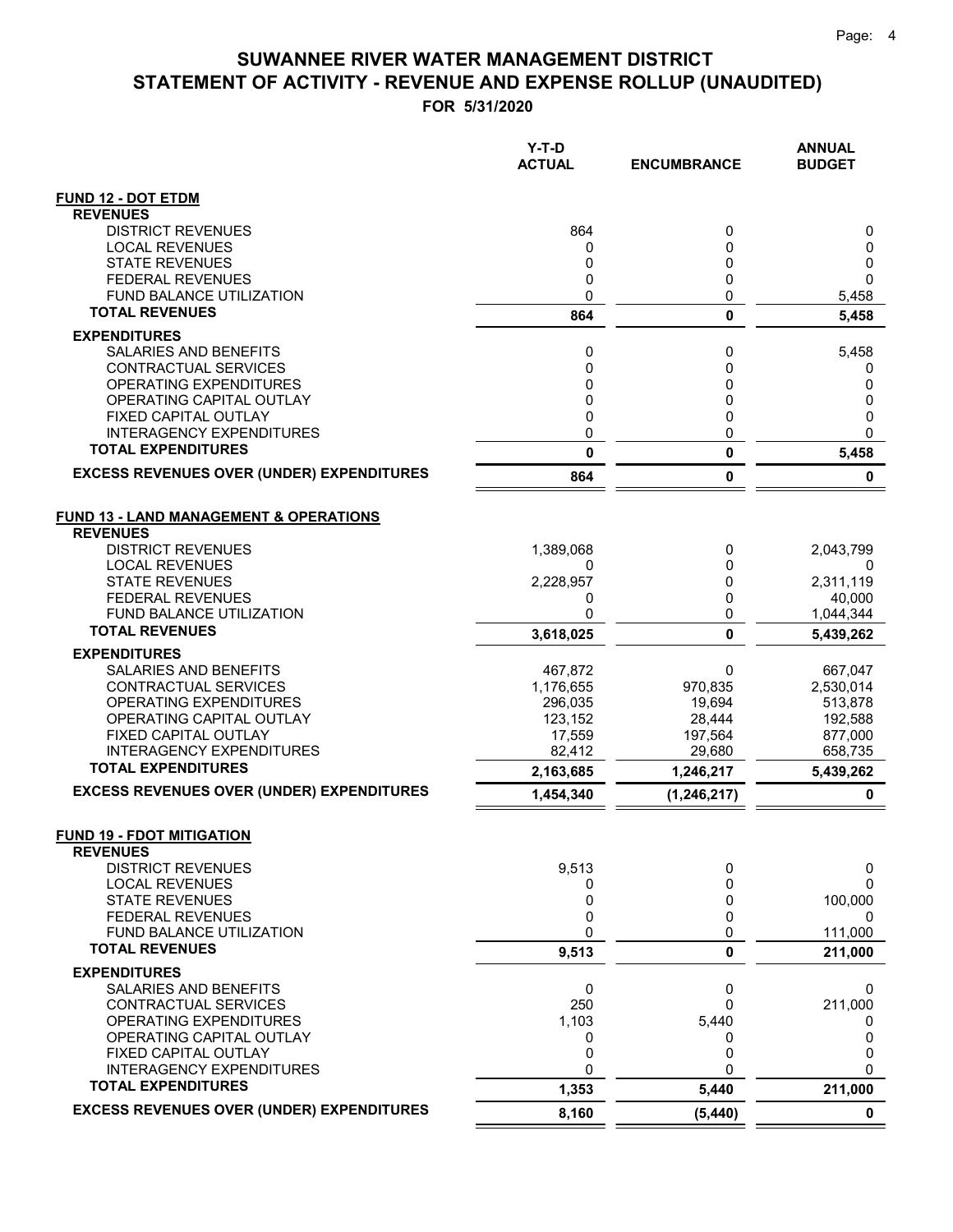|                                                                | $Y-T-D$<br><b>ACTUAL</b> | <b>ENCUMBRANCE</b> | <b>ANNUAL</b><br><b>BUDGET</b> |
|----------------------------------------------------------------|--------------------------|--------------------|--------------------------------|
| FUND 20 - MINIMUM FLOWS AND MINIMUM WATER LEVELS               |                          |                    |                                |
| (MFL)                                                          |                          |                    |                                |
| <b>REVENUES</b>                                                |                          |                    |                                |
| <b>DISTRICT REVENUES</b><br><b>LOCAL REVENUES</b>              | 0<br>0                   | 0<br>0             | 0<br>0                         |
| <b>STATE REVENUES</b>                                          | 764,336                  | 0                  | 1,949,884                      |
| <b>FEDERAL REVENUES</b>                                        | 0                        | 0                  | 0                              |
| FUND BALANCE UTILIZATION                                       | 0                        | 0                  | 0                              |
| <b>TOTAL REVENUES</b>                                          | 764,336                  | $\mathbf 0$        | 1,949,884                      |
| <b>EXPENDITURES</b>                                            |                          |                    |                                |
| SALARIES AND BENEFITS                                          | 358,651                  | 0                  | 665,884                        |
| CONTRACTUAL SERVICES                                           | 284,139                  | 882,967            | 1,029,000                      |
| OPERATING EXPENDITURES                                         | 4,536                    | 0                  | 30,000                         |
| OPERATING CAPITAL OUTLAY                                       | 0                        | 0                  | 0                              |
| <b>FIXED CAPITAL OUTLAY</b><br><b>INTERAGENCY EXPENDITURES</b> | 0<br>117,010             | 0<br>65,980        | 0<br>225,000                   |
| <b>TOTAL EXPENDITURES</b>                                      | 764,336                  | 948,947            | 1,949,884                      |
| <b>EXCESS REVENUES OVER (UNDER) EXPENDITURES</b>               |                          |                    |                                |
|                                                                | 0                        | (948, 947)         | 0                              |
| <b>FUND 29 - SUWANNEE RIVER PARTNERSHIP (SRP)</b>              |                          |                    |                                |
| <b>REVENUES</b>                                                |                          |                    |                                |
| <b>DISTRICT REVENUES</b><br><b>LOCAL REVENUES</b>              | 19,392<br>0              | 0<br>0             | 0<br>0                         |
| <b>STATE REVENUES</b>                                          | 0                        | 0                  | 0                              |
| <b>FEDERAL REVENUES</b>                                        | O                        | 0                  | $\Omega$                       |
| <b>FUND BALANCE UTILIZATION</b>                                | 54,608                   | 0                  | 153,000                        |
| <b>TOTAL REVENUES</b>                                          | 74,000                   | 0                  | 153,000                        |
| <b>EXPENDITURES</b>                                            |                          |                    |                                |
| SALARIES AND BENEFITS                                          | 0                        | 0                  | 0                              |
| CONTRACTUAL SERVICES                                           | 0                        | 0                  | $\mathbf 0$                    |
| OPERATING EXPENDITURES                                         | 500                      | 0                  | 6,000                          |
| OPERATING CAPITAL OUTLAY<br>FIXED CAPITAL OUTLAY               | 0<br>0                   | 0<br>0             | 0<br>$\Omega$                  |
| <b>INTERAGENCY EXPENDITURES</b>                                | 73,500                   | 73.500             | 147,000                        |
| <b>TOTAL EXPENDITURES</b>                                      | 74,000                   | 73,500             | 153,000                        |
| <b>EXCESS REVENUES OVER (UNDER) EXPENDITURES</b>               | 0                        | (73, 500)          | 0                              |
| FUND 33 - PCS MITIGATION - LAND ACQUISITION                    |                          |                    |                                |
| <b>REVENUES</b>                                                |                          |                    |                                |
| <b>DISTRICT REVENUES</b>                                       | 162,565                  | 0                  | 0                              |
| <b>LOCAL REVENUES</b>                                          | 0                        | 0                  | 0                              |
| <b>STATE REVENUES</b>                                          | 0                        | 0                  | 0                              |
| <b>FEDERAL REVENUES</b>                                        | 0                        | 0                  | 0                              |
| FUND BALANCE UTILIZATION<br><b>TOTAL REVENUES</b>              | 0<br>162,565             | 0<br>0             | 1,000,000<br>1,000,000         |
|                                                                |                          |                    |                                |
| <b>EXPENDITURES</b><br>SALARIES AND BENEFITS                   | 0                        | 0                  | 0                              |
| <b>CONTRACTUAL SERVICES</b>                                    | 0                        | 0                  | 30,000                         |
| OPERATING EXPENDITURES                                         | 0                        | 0                  | 0                              |
| OPERATING CAPITAL OUTLAY                                       | 0                        | 0                  | $\Omega$                       |
| FIXED CAPITAL OUTLAY                                           | 0                        | 0                  | 970,000                        |
| <b>INTERAGENCY EXPENDITURES</b>                                | 0                        | 0                  | 0                              |
| <b>TOTAL EXPENDITURES</b>                                      | 0                        | 0                  | 1,000,000                      |
| <b>EXCESS REVENUES OVER (UNDER) EXPENDITURES</b>               | 162,565                  | $\mathbf 0$        | 0                              |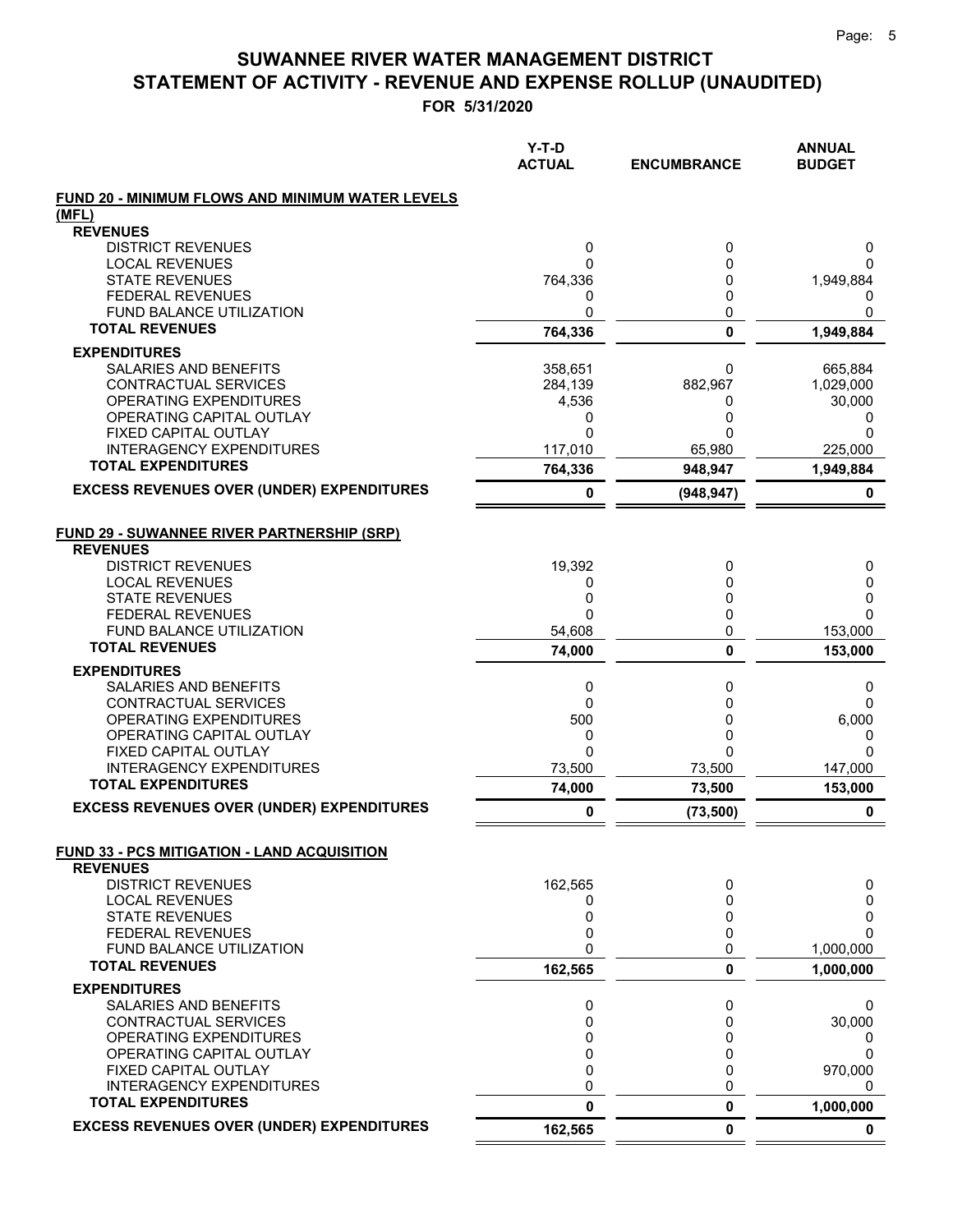**FOR 5/31/2020**

|                                                               | $Y-T-D$<br><b>ACTUAL</b> | <b>ENCUMBRANCE</b> | <b>ANNUAL</b><br><b>BUDGET</b> |
|---------------------------------------------------------------|--------------------------|--------------------|--------------------------------|
| <b>FUND 51 - DISTRICT AG COST-SHARE</b>                       |                          |                    |                                |
| <b>REVENUES</b>                                               |                          |                    |                                |
| <b>DISTRICT REVENUES</b>                                      | 0                        | 0                  | 0                              |
| <b>LOCAL REVENUES</b><br><b>STATE REVENUES</b>                | 0<br>0                   | 0<br>0             | 0<br>0                         |
| <b>FEDERAL REVENUES</b>                                       | 0                        | 0                  | 0                              |
| <b>FUND BALANCE UTILIZATION</b>                               | 412,623                  | 0                  | 2,020,000                      |
| <b>TOTAL REVENUES</b>                                         | 412,623                  | $\mathbf{0}$       | 2,020,000                      |
| <b>EXPENDITURES</b>                                           |                          |                    |                                |
| SALARIES AND BENEFITS                                         | 0                        | 0                  | 0                              |
| CONTRACTUAL SERVICES                                          | 412,623                  | 1,242,616          | 2,000,000                      |
| <b>OPERATING EXPENDITURES</b>                                 | 0                        | 0                  | 0                              |
| OPERATING CAPITAL OUTLAY<br>FIXED CAPITAL OUTLAY              | 0<br>0                   | 0                  | 0<br>0                         |
| <b>INTERAGENCY EXPENDITURES</b>                               | 0                        | ი                  | 20,000                         |
| <b>TOTAL EXPENDITURES</b>                                     | 412,623                  | 1,242,616          | 2,020,000                      |
| <b>EXCESS REVENUES OVER (UNDER) EXPENDITURES</b>              | 0                        | (1, 242, 616)      | 0                              |
|                                                               |                          |                    |                                |
| <b>FUND 52 - REGIONAL WATER RESOURCE PROJECTS</b>             |                          |                    |                                |
| <b>REVENUES</b>                                               |                          |                    |                                |
| <b>DISTRICT REVENUES</b>                                      | 0                        | 0                  | 0                              |
| <b>LOCAL REVENUES</b><br><b>STATE REVENUES</b>                | 0<br>0                   | 0<br>0             | 0<br>0                         |
| <b>FEDERAL REVENUES</b>                                       | $\Omega$                 | 0                  | 0                              |
| <b>FUND BALANCE UTILIZATION</b>                               | 390,653                  | 0                  | 1,680,000                      |
| <b>TOTAL REVENUES</b>                                         | 390,653                  | 0                  | 1,680,000                      |
| <b>EXPENDITURES</b>                                           |                          |                    |                                |
| SALARIES AND BENEFITS                                         | 0                        | 0                  | 0                              |
| CONTRACTUAL SERVICES                                          | 90,653                   | 0                  | 450,000                        |
| OPERATING EXPENDITURES<br>OPERATING CAPITAL OUTLAY            | 0<br>0                   | 0<br>0             | 0<br>0                         |
| FIXED CAPITAL OUTLAY                                          | 0                        | 0                  | 0                              |
| <b>INTERAGENCY EXPENDITURES</b>                               | 300,000                  | 100,000            | 1,230,000                      |
| <b>TOTAL EXPENDITURES</b>                                     | 390,653                  | 100,000            | 1,680,000                      |
| <b>EXCESS REVENUES OVER (UNDER) EXPENDITURES</b>              | 0                        | (100, 000)         | 0                              |
|                                                               |                          |                    |                                |
| <b>FUND 53 - DISTRICT RIVER COST-SHARE</b><br><b>REVENUES</b> |                          |                    |                                |
| <b>DISTRICT REVENUES</b>                                      | 0                        | 0                  | 0                              |
| <b>LOCAL REVENUES</b>                                         | 0                        | 0                  | 0                              |
| <b>STATE REVENUES</b>                                         | 0                        | 0                  | 0                              |
| <b>FEDERAL REVENUES</b>                                       | 0                        | 0                  | 0                              |
| FUND BALANCE UTILIZATION                                      | 202,810                  | 0                  | 2,258,069                      |
| <b>TOTAL REVENUES</b>                                         | 202,810                  | $\bf{0}$           | 2,258,069                      |
| <b>EXPENDITURES</b><br>SALARIES AND BENEFITS                  | 0                        | 0                  | 0                              |
| CONTRACTUAL SERVICES                                          | 0                        | 0                  | 0                              |
| OPERATING EXPENDITURES                                        | 0                        | 0                  | 0                              |
| OPERATING CAPITAL OUTLAY                                      | 0                        | 0                  | 0                              |
| FIXED CAPITAL OUTLAY                                          | 0                        | ი                  | 0                              |
| <b>INTERAGENCY EXPENDITURES</b>                               | 202,810                  | 1,314,279          | 2,258,069                      |
| <b>TOTAL EXPENDITURES</b>                                     | 202,810                  | 1,314,279          | 2,258,069                      |
| <b>EXCESS REVENUES OVER (UNDER) EXPENDITURES</b>              | 0                        | (1, 314, 279)      | $\mathbf 0$                    |

 $=$  $\equiv$   $=$   $=$